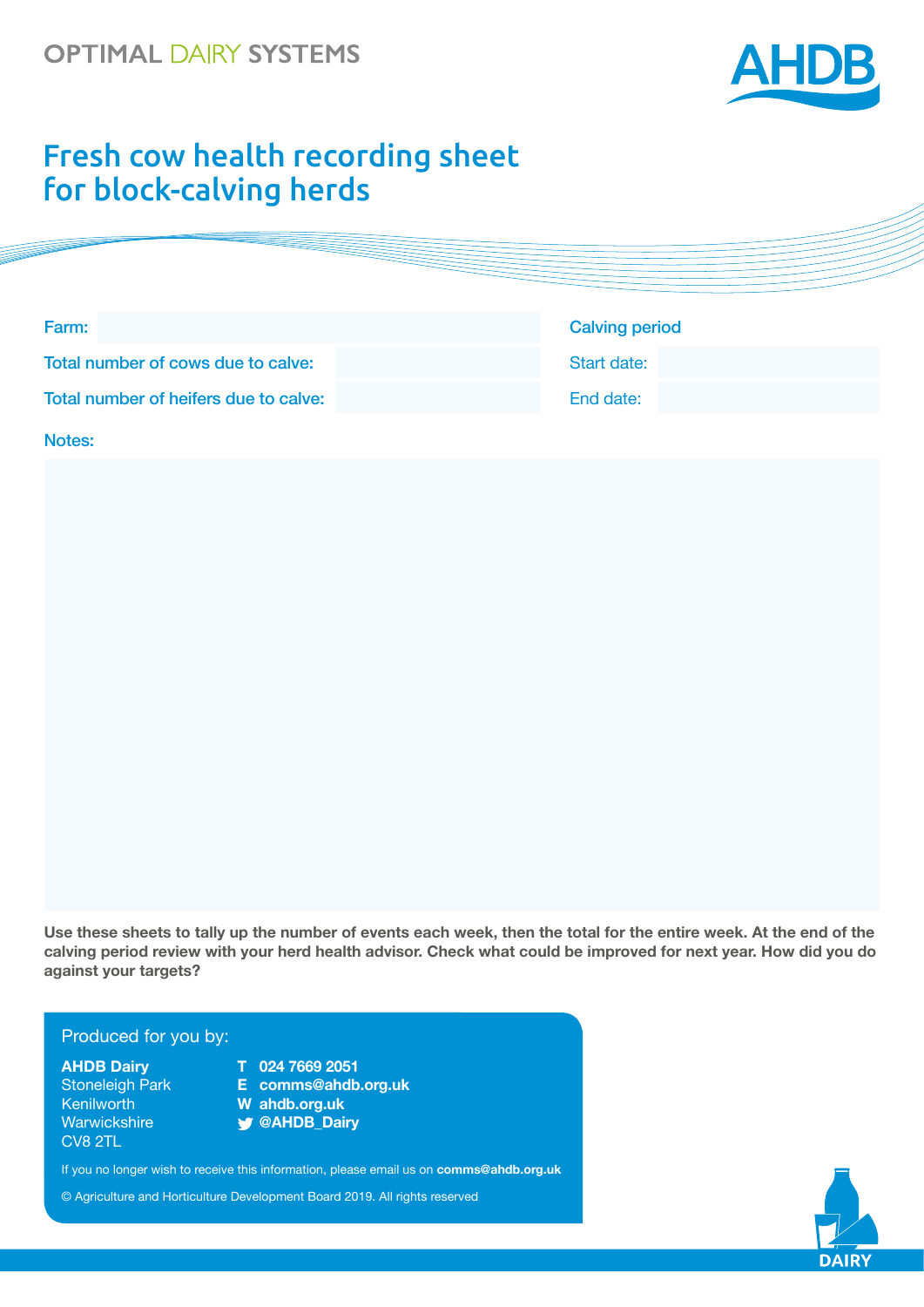| Number of cows:                 | Week 1 commencing: |              | Week 2 commencing: |       | Week 3 commencing: |              | Week 4 commencing: |              | Week 5 commencing: |              |
|---------------------------------|--------------------|--------------|--------------------|-------|--------------------|--------------|--------------------|--------------|--------------------|--------------|
|                                 | <b>Tally</b>       | <b>Total</b> | Tally              | Total | <b>Tally</b>       | <b>Total</b> | Tally              | <b>Total</b> | <b>Tally</b>       | <b>Total</b> |
| Cows calved                     |                    |              |                    |       |                    |              |                    |              |                    |              |
| Heifers calved                  |                    |              |                    |       |                    |              |                    |              |                    |              |
| Stillbirths                     |                    |              |                    |       |                    |              |                    |              |                    |              |
| Assisted calving                |                    |              |                    |       |                    |              |                    |              |                    |              |
| Milk fever                      |                    |              |                    |       |                    |              |                    |              |                    |              |
| <b>RFMs</b>                     |                    |              |                    |       |                    |              |                    |              |                    |              |
| Mastitis in first 30 days       |                    |              |                    |       |                    |              |                    |              |                    |              |
| Metritis*                       |                    |              |                    |       |                    |              |                    |              |                    |              |
| Lameness                        |                    |              |                    |       |                    |              |                    |              |                    |              |
| Displaced abomasum              |                    |              |                    |       |                    |              |                    |              |                    |              |
| Culled or died in first 60 days |                    |              |                    |       |                    |              |                    |              |                    |              |
| Milk fat (%)                    |                    |              |                    |       |                    |              |                    |              |                    |              |
| Milk protein (%)                |                    |              |                    |       |                    |              |                    |              |                    |              |
| Milk solid (per day)            |                    |              |                    |       |                    |              |                    |              |                    |              |
| Milk retained (per day)         |                    |              |                    |       |                    |              |                    |              |                    |              |
| Herd yield at end of week       |                    |              |                    |       |                    |              |                    |              |                    |              |

\*Metritis – abnormal discharge at 14 days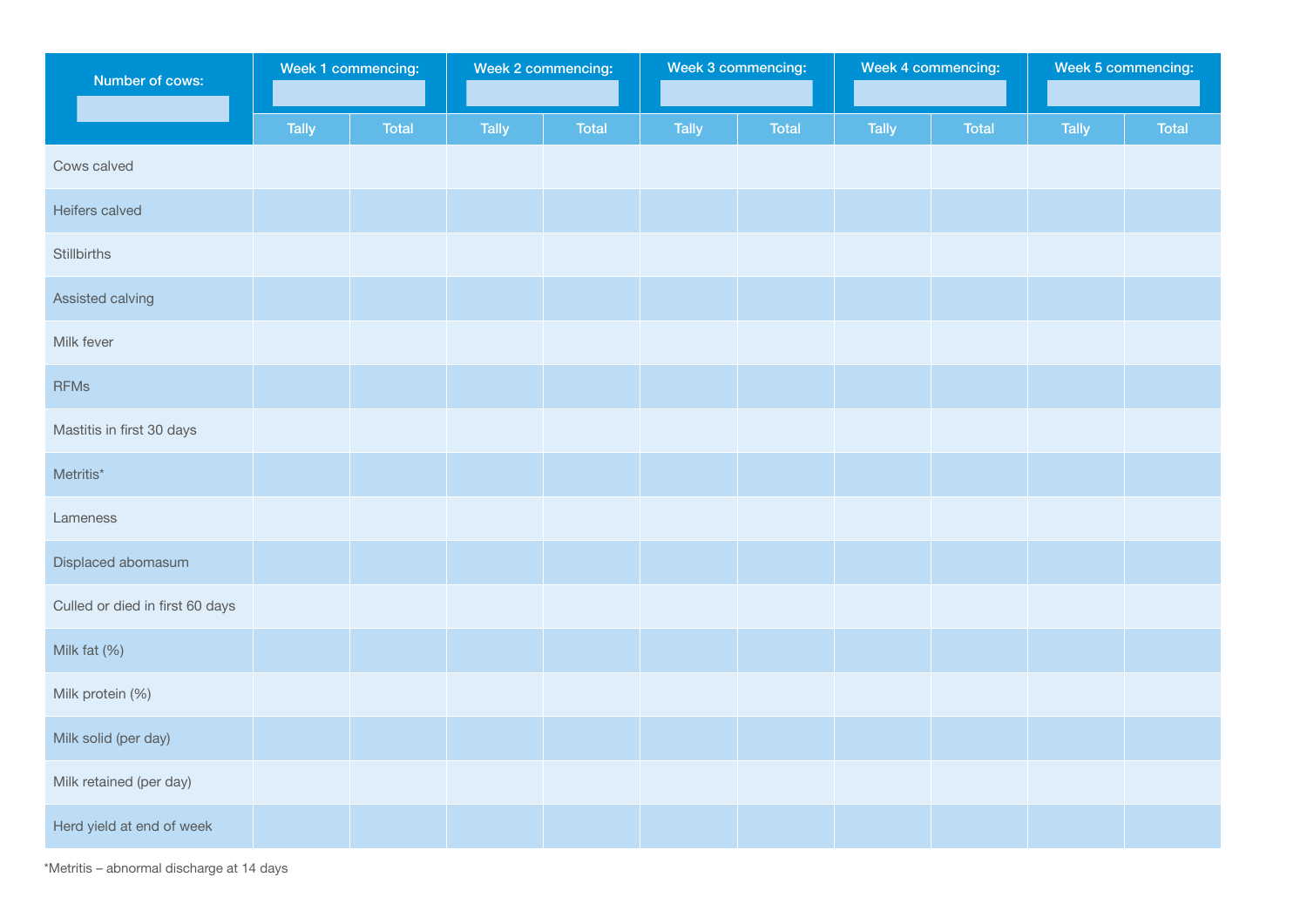| Number of cows:                 | Week 6 commencing: |              | Week 7 commencing: |       | Week 8 commencing: |              | Week 9 commencing: |       | Week 10 commencing: |       |
|---------------------------------|--------------------|--------------|--------------------|-------|--------------------|--------------|--------------------|-------|---------------------|-------|
|                                 | <b>Tally</b>       | <b>Total</b> | Tally              | Total | <b>Tally</b>       | <b>Total</b> | Tally              | Total | <b>Tally</b>        | Total |
| Cows calved                     |                    |              |                    |       |                    |              |                    |       |                     |       |
| Heifers calved                  |                    |              |                    |       |                    |              |                    |       |                     |       |
| Stillbirths                     |                    |              |                    |       |                    |              |                    |       |                     |       |
| Assisted calving                |                    |              |                    |       |                    |              |                    |       |                     |       |
| Milk fever                      |                    |              |                    |       |                    |              |                    |       |                     |       |
| <b>RFMs</b>                     |                    |              |                    |       |                    |              |                    |       |                     |       |
| Mastitis in first 30 days       |                    |              |                    |       |                    |              |                    |       |                     |       |
| Metritis*                       |                    |              |                    |       |                    |              |                    |       |                     |       |
| Lameness                        |                    |              |                    |       |                    |              |                    |       |                     |       |
| Displaced abomasum              |                    |              |                    |       |                    |              |                    |       |                     |       |
| Culled or died in first 60 days |                    |              |                    |       |                    |              |                    |       |                     |       |
| Milk fat (%)                    |                    |              |                    |       |                    |              |                    |       |                     |       |
| Milk protein (%)                |                    |              |                    |       |                    |              |                    |       |                     |       |
| Milk solid (per day)            |                    |              |                    |       |                    |              |                    |       |                     |       |
| Milk retained (per day)         |                    |              |                    |       |                    |              |                    |       |                     |       |
| Herd yield at end of week       |                    |              |                    |       |                    |              |                    |       |                     |       |

\*Metritis – abnormal discharge at 14 days